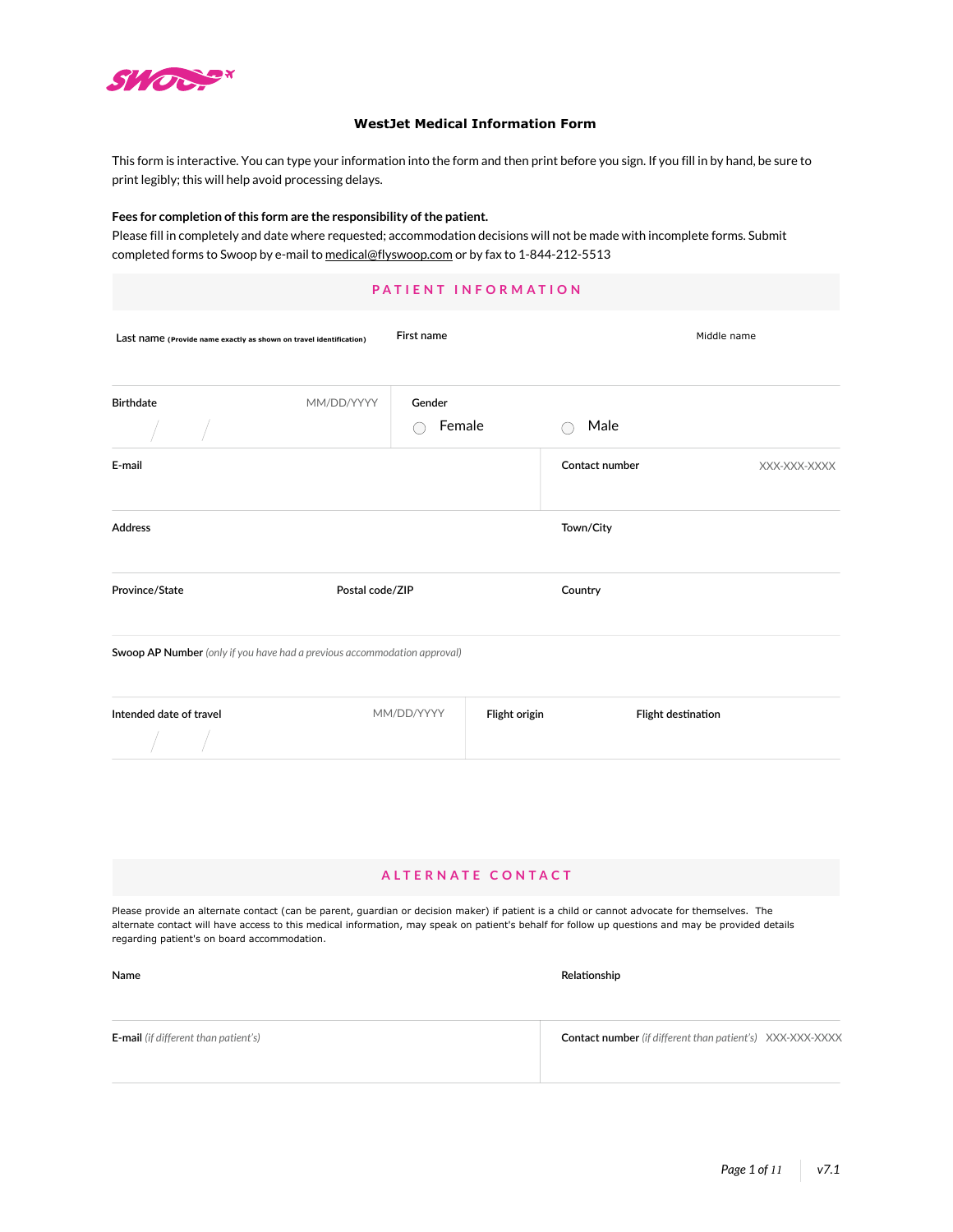

# **PREVIOUS TRAVEL HISTORY**

| Have you ever flown on a commercial aircraft in the medical condition<br>indicated on this form?                   | No    | Yes         |
|--------------------------------------------------------------------------------------------------------------------|-------|-------------|
| How did you travel?                                                                                                | Alone | Accompanied |
| When?                                                                                                              |       |             |
| Have you suffered from any medical complications that required<br>medical intervention during a commercial flight? | No    | Yes         |
|                                                                                                                    |       |             |

**If yes, please provide date and details.**

# **PATIENT CONSENT AND AGREEMENT**

I \_\_\_\_\_\_\_\_\_\_\_\_\_\_\_\_\_\_\_\_\_\_\_\_\_\_\_\_\_\_\_\_\_ consent and authorize my treating medical professionals to provide and discuss the information on this form, other medical information or my previous travel history with Swoop as required to facilitate my safe air travel. This consent and authorization extends to any medical professional holding information relevant to my assessment by Swoop, or any support organization arranging travel on my behalf. I consent to the collection and retention of the medical information on this form for the purposes of facilitating travel, with the understanding that this medical information will be kept confidential in accordance with Swoop's Privacy Policy.

I understand that if approved, Swoop will provide appropriate accommodations to me. I agree to provide updated medical information for any significant change(s) to my health, and to abide by the terms of any medical accommodation including personal attendant requirements and restrictions applicable to travel companions.

| <b>Signature</b> (patient/guardian/or decision maker) | Date | MM/DD/YYYY |
|-------------------------------------------------------|------|------------|
|                                                       |      |            |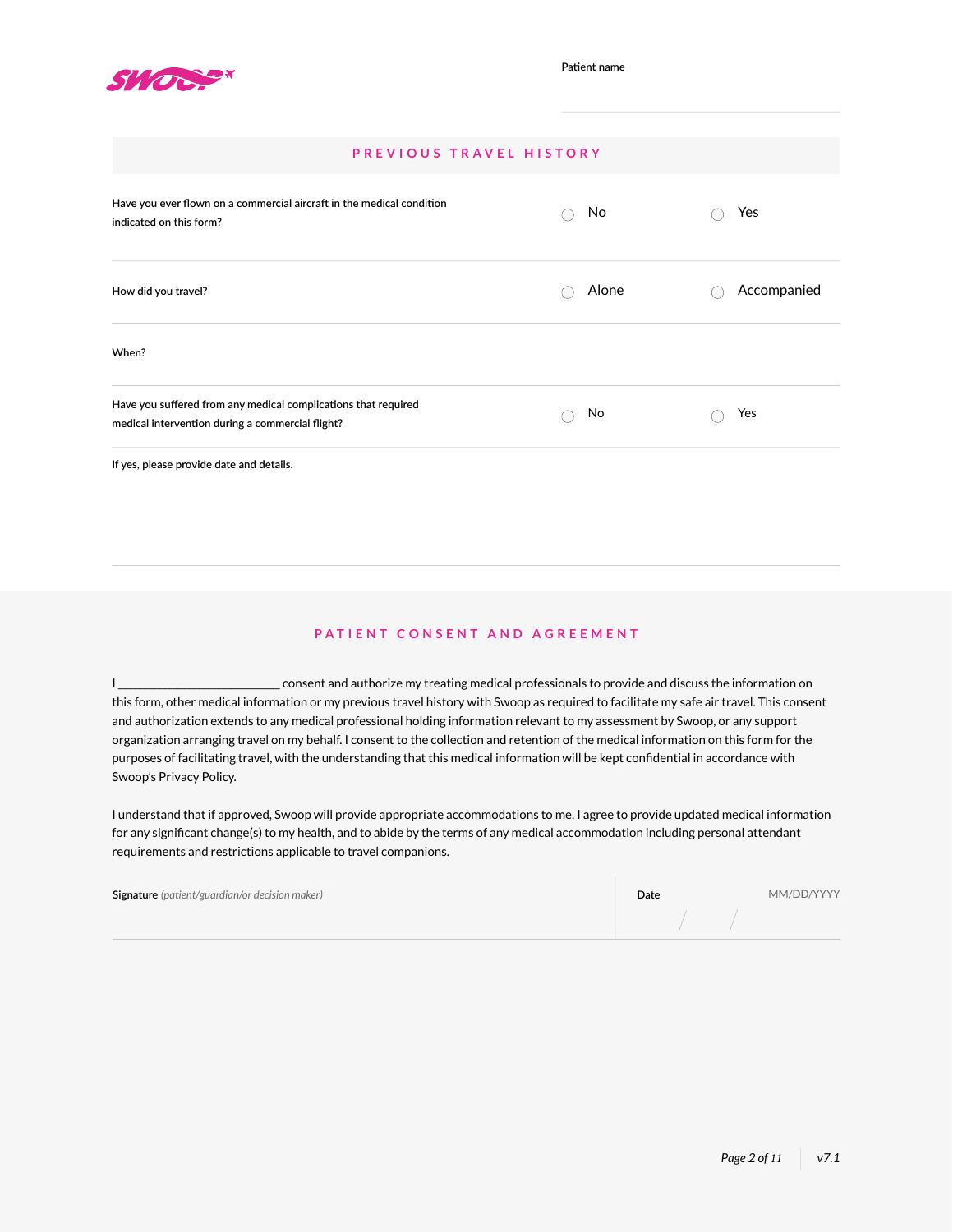

# **PHYSICIAN DETAILS**

## All remaining must be completed by a **medical physician**.

| Physician name                   |              | License number |              |                     |            |
|----------------------------------|--------------|----------------|--------------|---------------------|------------|
| Province/Country of registration |              |                |              | Town/City           |            |
| E-mail (optional)                |              |                |              |                     |            |
| Contact number                   | XXX-XXX-XXXX | Fax            | XXX-XXX-XXXX | Date of first visit | MM/DD/YYYY |

| If there is another medical professional or support organization with whom Swoop may need to discuss information relevant to your patient's fitness to |
|--------------------------------------------------------------------------------------------------------------------------------------------------------|
| fly please provide their information below. Include all occupation(s) and contact information (e-mail/phone numbers)                                   |

**Is the patient regularly in your care?** No Yes

**Physicians are required to complete mandatory Section 4, initial and date all pages where indicated.**  Please select the applicable statement for your patient and complete as directed.

**My patient is requesting:**

| Confirmation they are medically fit to fly<br>and/or a seating accommodation | Complete section 1        |
|------------------------------------------------------------------------------|---------------------------|
| An extra seat for obesity                                                    | Complete sections 1 and 2 |
| A personal attendant                                                         | Complete sections 1 and 3 |
| An accommodation inflight to or from the United States                       | Complete section 4        |

**Section 4 is mandatory.**

 $\int d\mathbf{r} \, d\mathbf{r} = -\frac{1}{2} \left( \frac{\partial \mathbf{r}}{\partial \mathbf{r}} + \frac{\partial \mathbf{r}}{\partial \mathbf{r}} \right) \, d\mathbf{r}$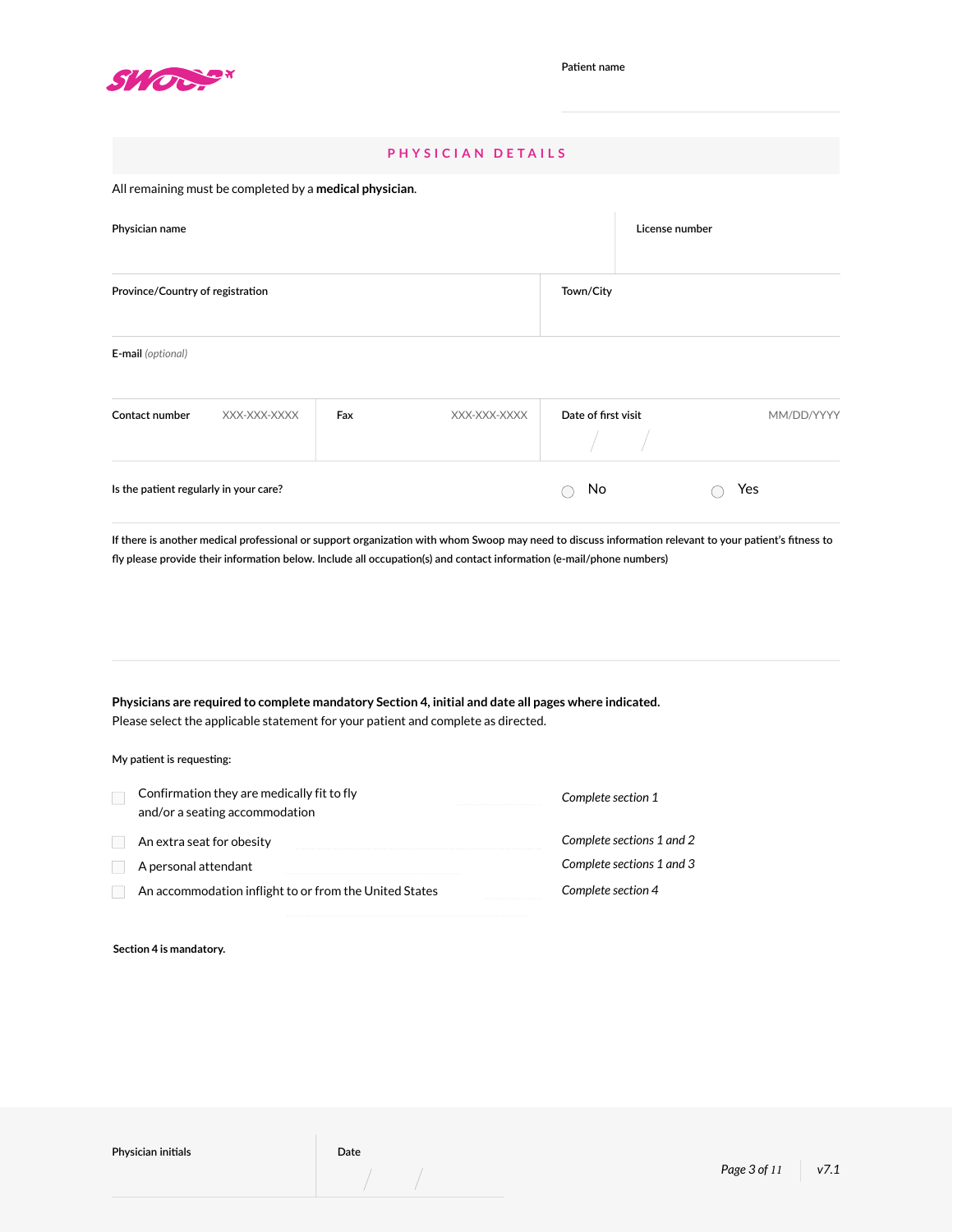

# **SECTION 1: FIT TO FLY INFORMATION**

Section 1 is required for all patients, except those travelling to/from the U.S.

**Note:** Although Section 1 is not required for travel to/from the U.S., we recommend that it is completed to ensure safety for travel and assess if onboard accommodations are required.

| Diagnosis                                    |      |      | Date of onset |            |  |
|----------------------------------------------|------|------|---------------|------------|--|
|                                              |      |      |               |            |  |
| Current symptoms and severity                |      |      |               |            |  |
| Treatment/prescribed medication(s)           |      |      |               |            |  |
| Recent, relevant or planned surgery/sedation | No   |      | Yes           |            |  |
| Nature                                       |      | Date |               | MM/DD/YYYY |  |
| Currently hospitalized?                      | No   |      | Yes           |            |  |
| If yes, will be discharged to                | Home |      |               | Facility   |  |
| Date of discharge<br>MM/DD/YYYY              |      |      |               |            |  |

 $\frac{1}{2}$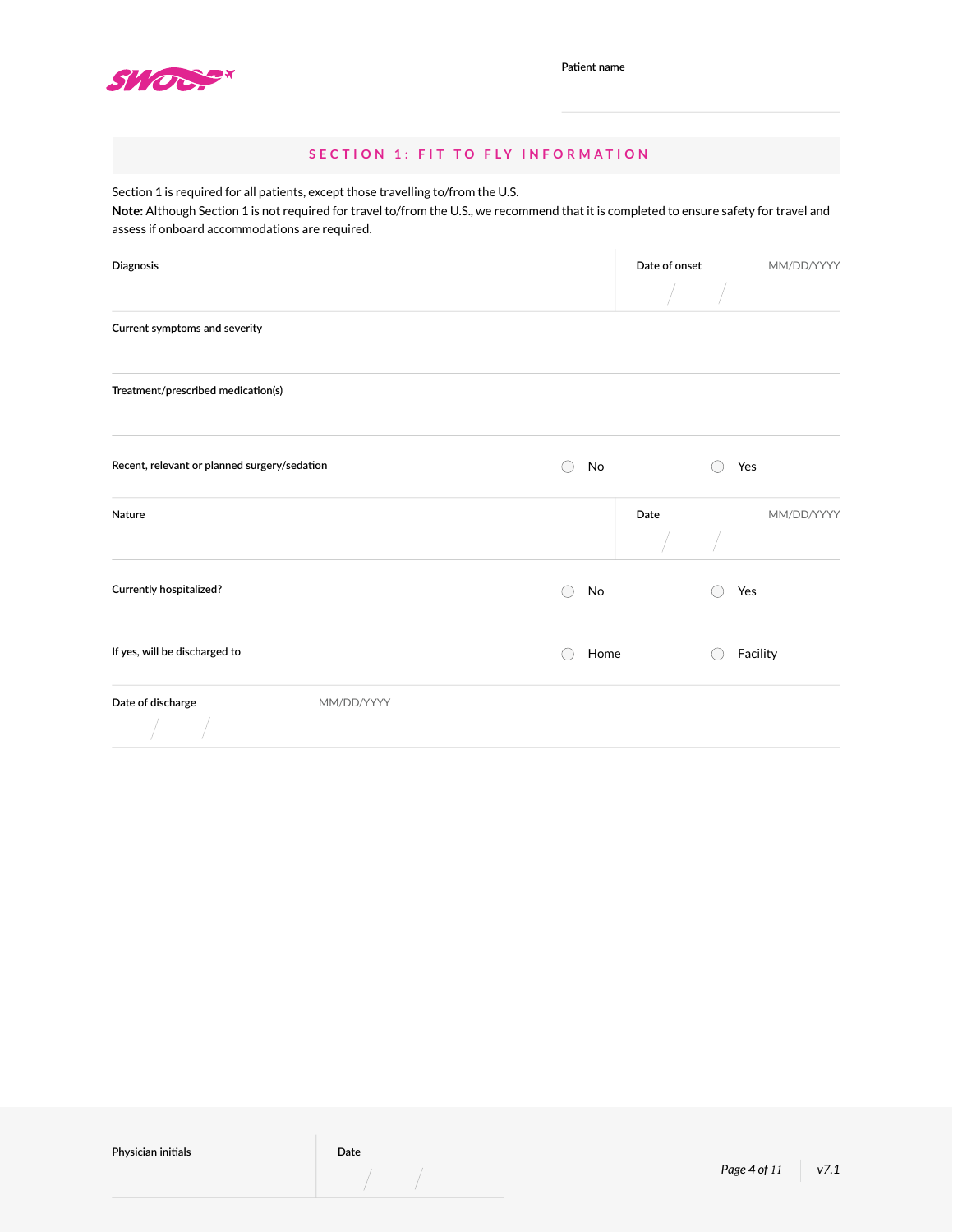

**Patient name**

|  | Pulmonary |
|--|-----------|
|--|-----------|

|                | Pulmonary                                  |                         |                                     |           |                       |     |
|----------------|--------------------------------------------|-------------------------|-------------------------------------|-----------|-----------------------|-----|
| ○              | Not applicable (skip)                      |                         | Yes - Please complete the following |           | <b>Condition Type</b> |     |
|                | Does the patient have shortness of breath? |                         |                                     |           |                       |     |
|                | No                                         | Yes, with light efforts |                                     |           |                       |     |
|                | Yes, with major efforts                    | Yes, at rest            |                                     |           |                       |     |
|                | Has the patient deteriorated recently?     |                         |                                     | No<br>()  |                       | Yes |
| <b>Details</b> |                                            |                         |                                     |           |                       |     |
|                |                                            |                         |                                     |           |                       |     |
|                |                                            |                         |                                     |           |                       |     |
|                |                                            |                         |                                     |           |                       |     |
|                | Oxygen saturation                          |                         |                                     |           |                       |     |
|                | $\%$                                       | L/min Continuous oxygen | Pulse setting                       |           | Room air              |     |
|                |                                            |                         |                                     |           |                       |     |
|                | Will your patient require oxygen inflight? |                         |                                     | No<br>( ) |                       | Yes |
|                | Max pulse setting                          |                         |                                     |           |                       |     |
|                | Does the patient use oxygen at home?       |                         |                                     | No        |                       | Yes |
|                |                                            |                         |                                     |           |                       |     |

For personal oxygen concentrator use, please see [accessible services.](https://www.flyswoop.com/accessible-services) Patient supplied gaseous oxygen cylinders are prohibited on board all Swoop operated flights.Swoop does not provide medical oxygen for purchase on board.

 $\int_{\mathbb{R}^n} \left| \frac{d\mathbf{r}}{d\mathbf{r}} \right| \, d\mathbf{r} \, d\mathbf{r} \, d\mathbf{r}$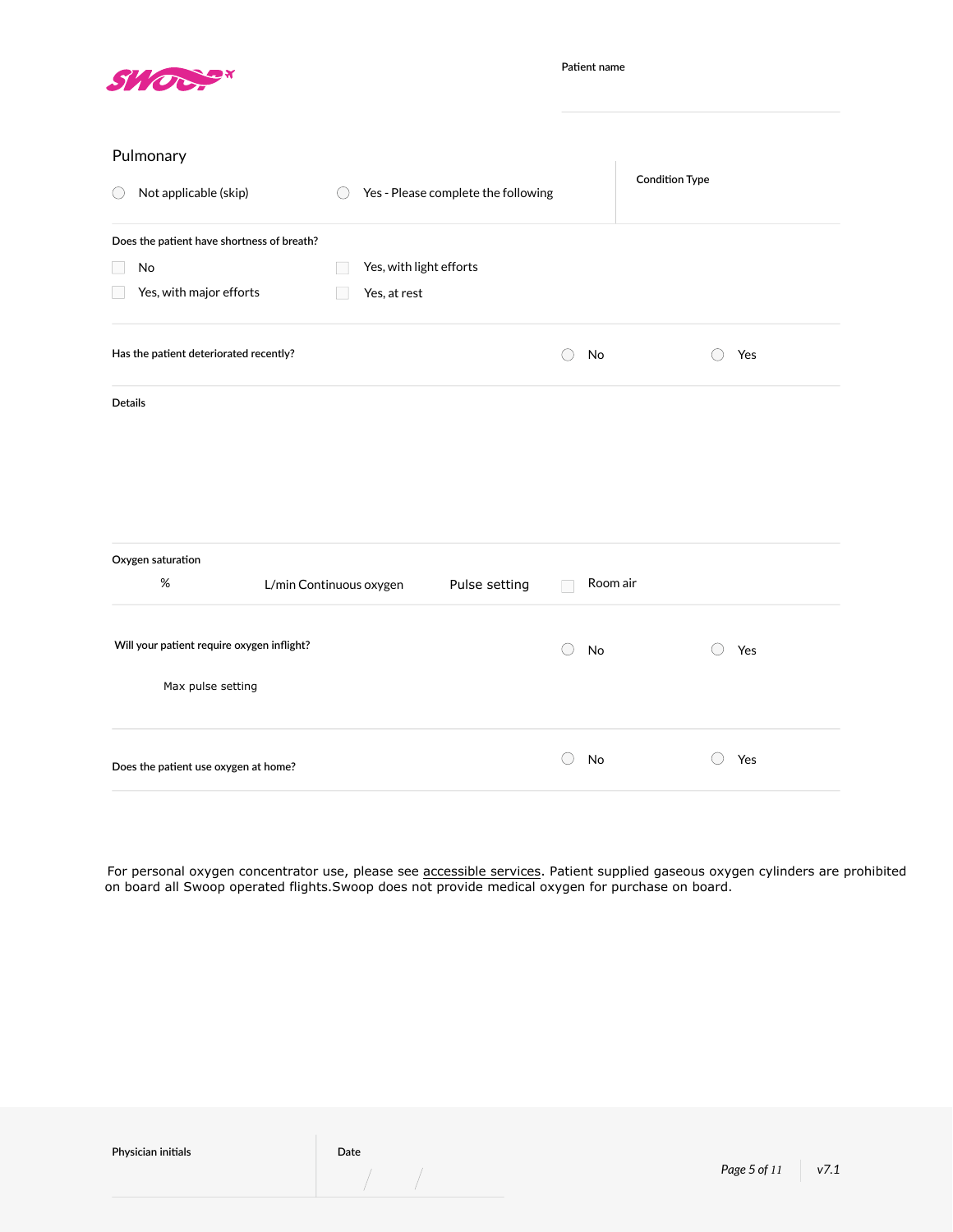

**Patient name**

| Cardiac                        |        |                |           |    |                                     |        |                        |              |      |
|--------------------------------|--------|----------------|-----------|----|-------------------------------------|--------|------------------------|--------------|------|
| Not applicable (skip)<br>○     |        | $($ )          |           |    | Yes - Please complete the following |        | <b>Condition Type</b>  |              |      |
| A. Angina                      |        |                |           |    |                                     |        | Date                   | MM/DD/YYYY   |      |
| No<br>( )                      | $(\ )$ | Yes            |           |    |                                     |        |                        |              |      |
| The patient's condition is     |        |                |           |    | ( )                                 | Stable |                        | Unstable     |      |
| If unstable, please select one |        |                |           |    |                                     |        |                        |              |      |
| No symptoms<br>()              | $($ )  | Angina at rest | $($ )     |    | Angina w/major effort               | $($ )  | Angina w/ minor effort |              |      |
| B. Myocardial infarction       |        |                |           |    |                                     |        | Date                   | MM/DD/YYYY   |      |
| No<br>( )                      |        | Yes            |           |    |                                     |        |                        |              |      |
| Complications                  |        |                |           |    | ( )                                 | Stable |                        | Unstable     |      |
| Angiogram/Angioplasty          |        |                | Angiogram |    | Angioplasty                         |        | Procedure date         | MM/DD/YYYY   |      |
| C. Cardiac failure             |        |                |           |    |                                     |        | Class 1-4              |              |      |
| No                             |        | Yes            |           |    |                                     |        |                        |              |      |
| <b>Details</b>                 |        |                |           |    |                                     |        |                        |              |      |
| D. Syncope                     |        |                |           |    |                                     |        | Last episode           | MM/DD/YYYY   |      |
| No<br>( )                      |        | Yes            |           |    |                                     |        |                        |              |      |
| Investigations                 |        |                | ( )       | No | ◯                                   | Yes    |                        | Undiagnosed  |      |
| If investigated, result/cause  |        |                |           |    |                                     |        |                        |              |      |
| Physician initials             |        | Date           |           |    |                                     |        |                        | Page 6 of 11 | v7.1 |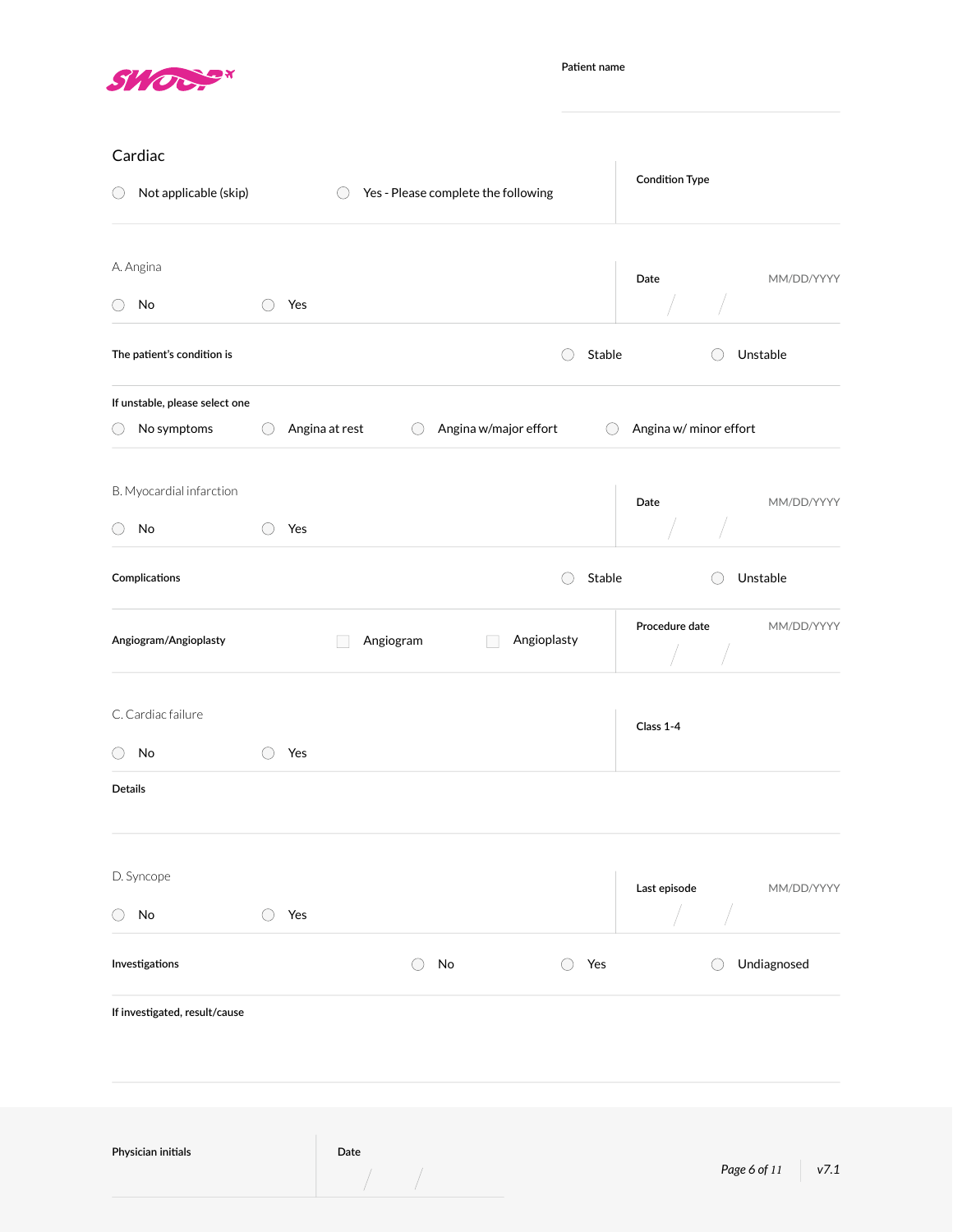

| Seizures                                                                                    |    | Type                 |                |            |
|---------------------------------------------------------------------------------------------|----|----------------------|----------------|------------|
| Yes - Please complete the following<br>Not applicable (skip)                                |    |                      |                |            |
| Frequency                                                                                   |    | Date of last seizure |                | MM/DD/YYYY |
|                                                                                             |    |                      |                |            |
| Are the seizures stable and controlled by medication?                                       | No |                      | Yes            |            |
| Is oxygen or suction required to manage the seizure?                                        | No |                      | Yes<br>$( \ )$ |            |
| Cognitive/behavioral or psychiatric                                                         |    |                      |                |            |
| Not applicable (skip)<br>Yes - Please complete the following<br>$($ )                       |    |                      |                |            |
| Condition type/explain                                                                      |    |                      |                |            |
|                                                                                             |    |                      |                |            |
| Is there a possibility the patient's condition will deteriorate during flight?              | No |                      | Yes            |            |
| If yes, please explain                                                                      |    |                      |                |            |
|                                                                                             |    |                      |                |            |
| Please complete Section 3 if an attendant would mitigate patient's condition during flight. |    |                      |                |            |
| Seating accommodations                                                                      |    |                      |                |            |
| Not applicable (skip)<br>Yes - Please complete the following                                |    |                      |                |            |
| Please indicate the seating accommodation and provide medical rational to support.          |    |                      |                |            |

**Physician initials Date** 

 $\frac{1}{2}$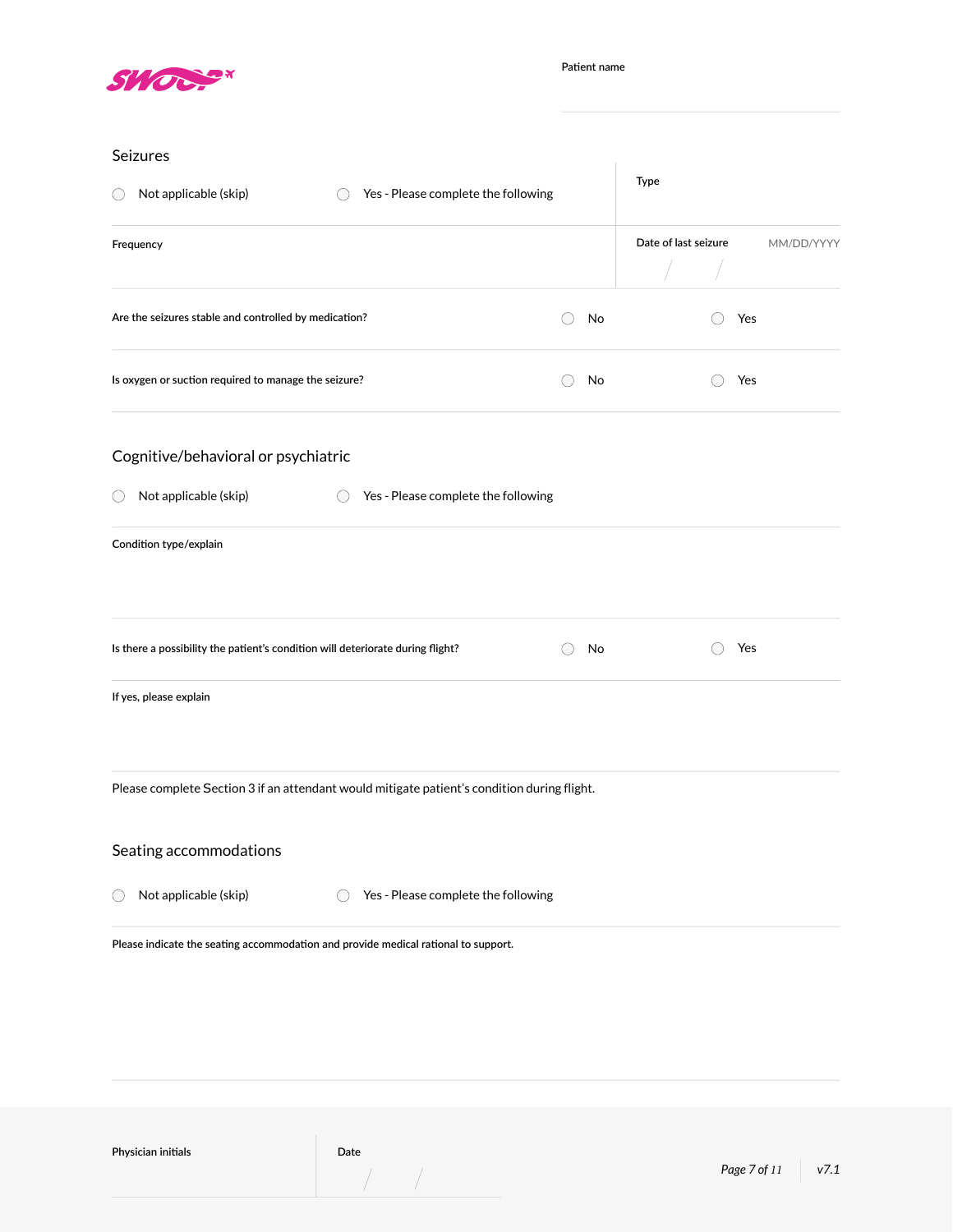

# **SECTION 2: SEATING ACCOMMODATIONS FOR OBESITY**

| Not applicable (skip)  | Yes - Please complete the following          |
|------------------------|----------------------------------------------|
| Height                 | Weight                                       |
| cm <sub>2</sub>        | kg                                           |
| Waist around umbilicus | Maximum girth around hips above gluteal fold |
| cm <sub>2</sub>        | cm                                           |



## **SECTION 3: ASSISTANCE REQUIREMENTS**

 $\bigcirc$  Not applicable (skip)  $\bigcirc$  Yes - Please complete the following

| No                 | Yes                |
|--------------------|--------------------|
| No                 | Yes                |
| No                 | Yes                |
| Opening containers | Set-up/orientation |
| No                 | Yes                |
|                    |                    |

Indicate additional or specific assistance needs your patient requires on board the aircraft

**Physician initials Date**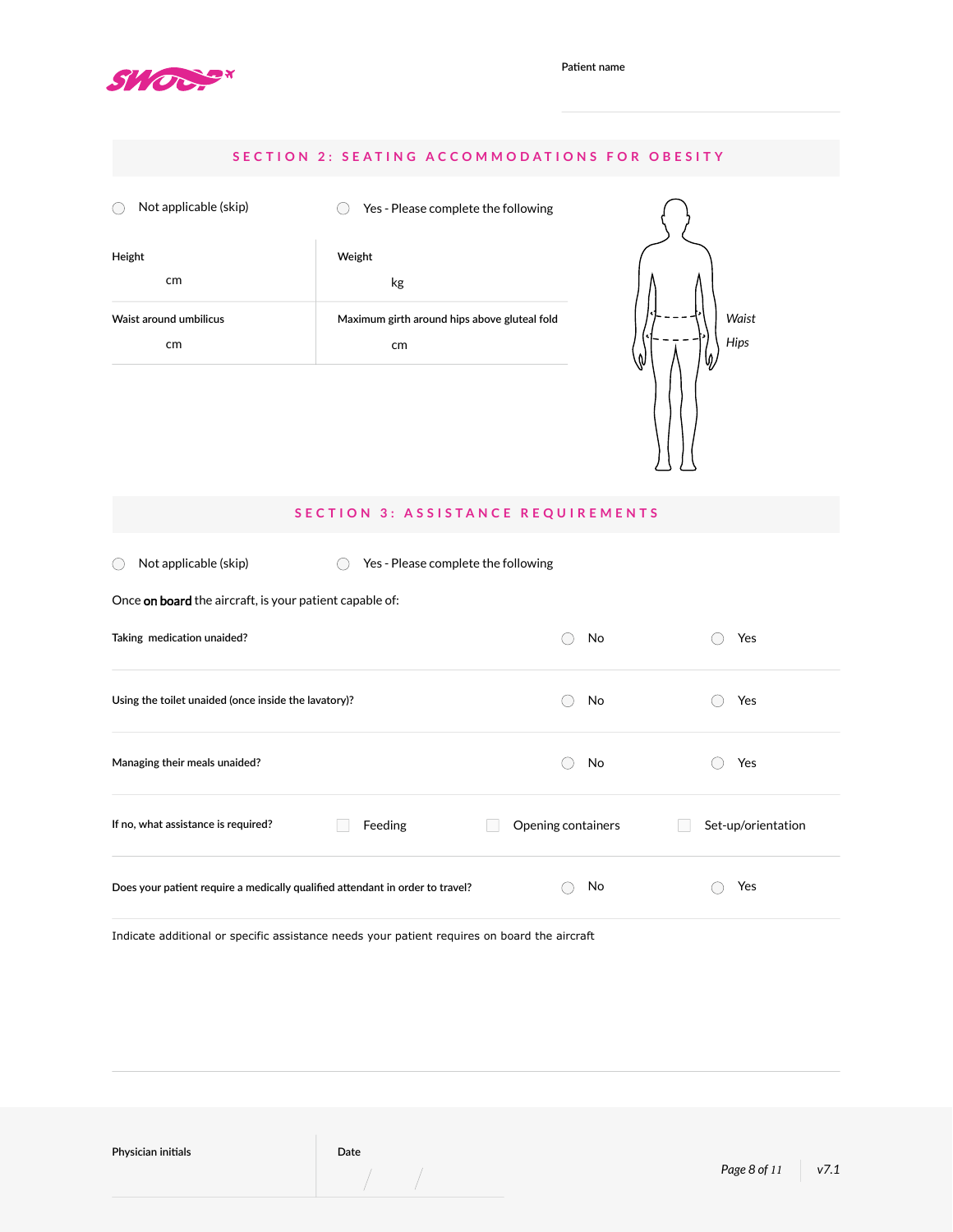

## Wheelchairs, transfers and medical equipment

Do not use this form to request the use of a wheelchair. See<https://www.flyswoop.com/accessible-services> for advance notice requirements and more information.

| Not applicable (skip)<br>Yes - Please complete the following                                              |              |     |  |  |  |
|-----------------------------------------------------------------------------------------------------------|--------------|-----|--|--|--|
| Will your patient require a wheelchair for                                                                |              |     |  |  |  |
| Transfer from door aircraft to their seat<br><b>Distance</b>                                              | At all times |     |  |  |  |
| Can your patient ascend/descend steps?                                                                    | No           | Yes |  |  |  |
| Can your patient self-transfer to/from a wheelchair to the seat of the aircraft?                          | No           | Yes |  |  |  |
| Can your patient stand, pivot and weight bear?                                                            | No           | Yes |  |  |  |
| If transfer assistance is required, can your patient be transferred by a<br>Swoop Customer Service Agent? | No           | Yes |  |  |  |
| If no, why?                                                                                               |              |     |  |  |  |

**Please list any medical equipment your patient will require during the flight**

Additional Medical Information

 $\bigcirc$  Not applicable (skip)  $\bigcirc$  Yes - Please complete the following

**Please provide additional medical information you feel is relevant to your patient's situation or accommodation request.**

**Physician initials Date**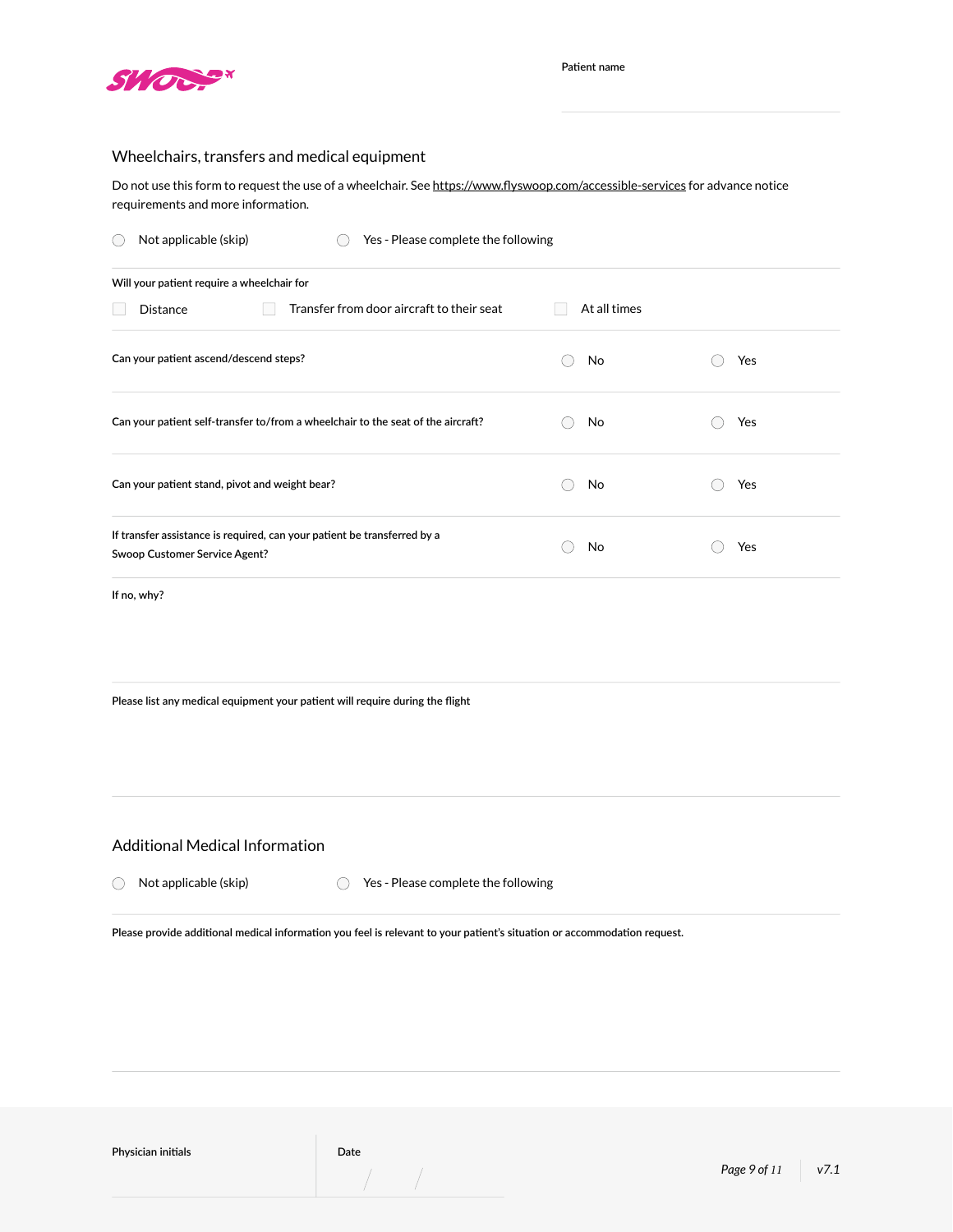

|                                                                                                        | SECTION 4: MANDATORY FOR ALL PATIENTS                                                                                                                                                                                                              |                                     |    |                       |
|--------------------------------------------------------------------------------------------------------|----------------------------------------------------------------------------------------------------------------------------------------------------------------------------------------------------------------------------------------------------|-------------------------------------|----|-----------------------|
|                                                                                                        | If your patient consents to providing Swoop with additional medical information, we strongly recommend you complete Section 1.<br>This information may help identify further onboard accommodations that may be required to ensure a safe flight.  |                                     |    |                       |
|                                                                                                        | Prognosis for a safe flight with no extraordinary medical attention                                                                                                                                                                                |                                     |    |                       |
| Good                                                                                                   | Poor if the patient has any of the following:<br>a) An unstable medical condition<br>b) A medical condition that may worsen at altitude in a hypoxic environment<br>c) May require medical assistance or emergency medical equipment during flight |                                     |    |                       |
| Is your patient fit to fly?                                                                            |                                                                                                                                                                                                                                                    |                                     | No | Yes                   |
|                                                                                                        | Does the patient have a fused knee or immobilized lower limb?                                                                                                                                                                                      |                                     |    |                       |
| No                                                                                                     | Yes                                                                                                                                                                                                                                                |                                     |    |                       |
| Communicable disease<br>individuals during the normal course of their travel?<br>Not applicable (skip) | Does the patient have an active communicable infection/disease that can be transmitted or pose a direct threat to the health and safety of other                                                                                                   | Yes - Please complete the following |    |                       |
| Condition type/explain                                                                                 |                                                                                                                                                                                                                                                    |                                     |    |                       |
| the course of their travel?<br>Explain                                                                 | Are there any precautions needed to prevent the spread of infection or disease during                                                                                                                                                              |                                     | No | Yes                   |
| <b>Physician initials</b>                                                                              | Date                                                                                                                                                                                                                                               |                                     |    | Page 10 of 11<br>v7.1 |